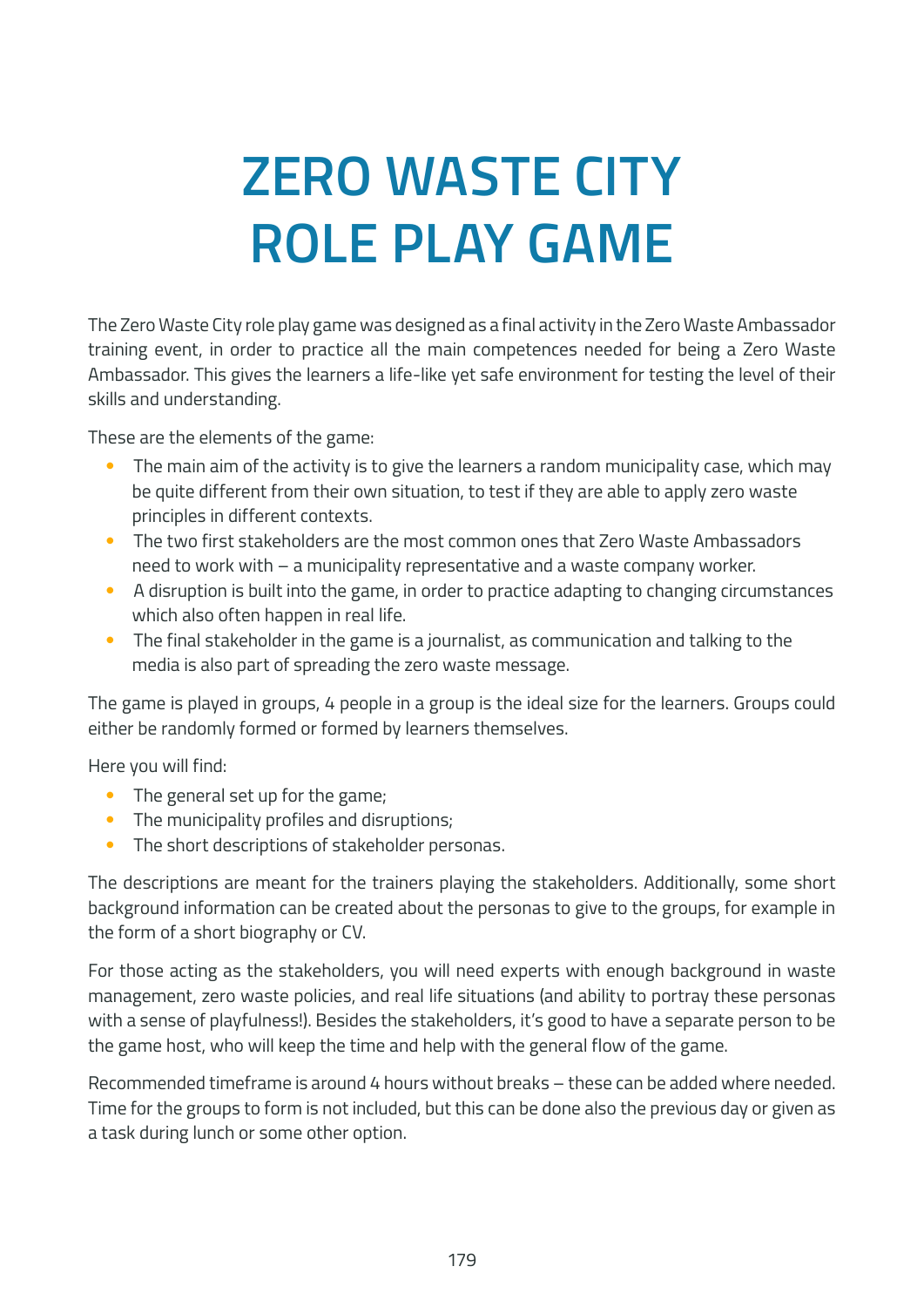# **Timeframe of the role play game**

| <b>Time</b>      | <b>Activity</b>                                                                                                                                                    |
|------------------|--------------------------------------------------------------------------------------------------------------------------------------------------------------------|
| 30 min           | Municipality case is presented to groups, building their proposal(s)                                                                                               |
| $15 \text{ min}$ | Meeting with the first stakeholder                                                                                                                                 |
| 15 min           | Meeting with the second stakeholder                                                                                                                                |
| 20 min           | Teams analyse the info from their meetings, make plan for next steps                                                                                               |
| 20 min           | The disruption is presented. Teams have time to adjust their plan and get ready to<br>present to the new stakeholder                                               |
| $15$ min         | Meeting with the new stakeholder                                                                                                                                   |
| 20 min           | Making final plan (at the same time, trainers decide on the media angle for each<br>group based on what solution they are proposing for the municipality)          |
| $15$ min         | Introducing media role to groups, time to prep for the interview with the journalist                                                                               |
| $10 \text{ min}$ | Two team members are interviewed by the local media persona, 5 min each                                                                                            |
| 60-90 min        | All teams back together, reflections and feedback to each group (~10 min per<br>group to share their own reflections), all experts giving their view and solutions |

After receiving the municipality profile in the beginning, if groups are struggling, they can be guided to ask themselves questions like these:

- Highlight in text what you think are the most important facts, when making the decision.
- What information is not that important?
- What additional information do you need to ask from the municipality and waste management company?

**A commented version** of one municipality profile can be found at the end of this chapter, which can be helpful to guide learners to read and interpret information given to them. At the end of each group info, we have also added short expert-opinions on what they would do in this situation.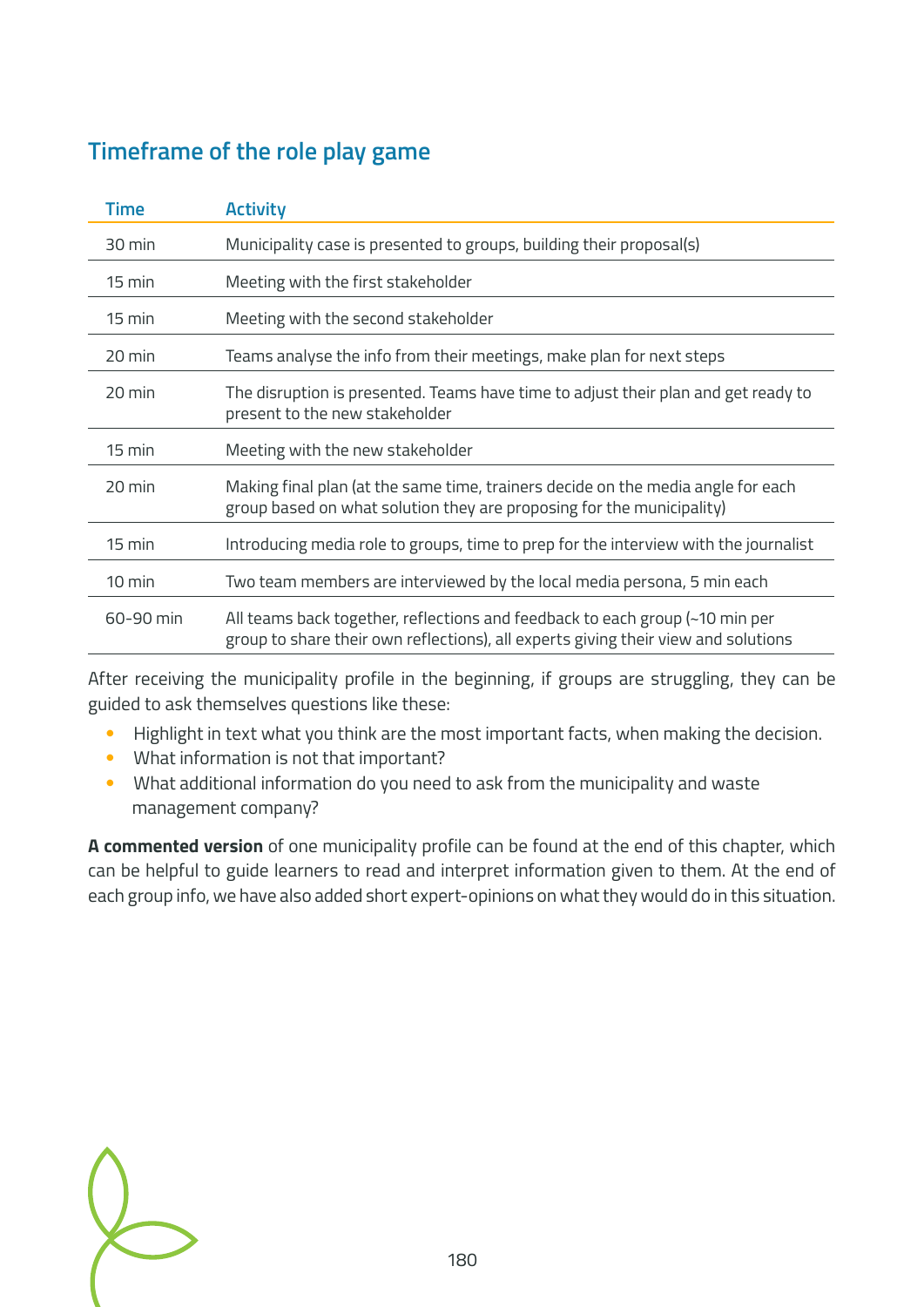# **Stakeholders' rotation**

In our pilot training we had 4 groups and 4 trainers/experts. Each trainer met with each group once, in a different role.

|         | Round 1                           | <b>Round 2</b>                    |                                        | Round 3                                                                    | Round 4                    |
|---------|-----------------------------------|-----------------------------------|----------------------------------------|----------------------------------------------------------------------------|----------------------------|
| Group 1 | Municipality $rep -$<br>trainer 1 | Waste company $-$<br>trainer 3    |                                        | New waste advisor at<br>municipality $-$ trainer 4                         | Local media -<br>trainer 2 |
| Group 2 | Municipality $rep -$<br>trainer 2 | Waste company $-$<br>trainer 4    | 등                                      | New waste company $-$<br>trainer 1                                         | Local media -<br>trainer 3 |
| Group 3 | Waste company $-$<br>trainer 3    | Municipality $rep -$<br>trainer 1 | --<br>upti<br>┶<br><u>.ច</u><br>$\Box$ | Consultant for mayor<br>in charge of overseeing<br>budget cuts - trainer 2 | Local media -<br>trainer 4 |
| Group 4 | Waste company $-$<br>trainer 4    | Municipality $rep -$<br>trainer 2 |                                        | City's waste<br>management team -<br>trainer 3                             | Local media -<br>trainer 1 |

An example meeting plan with stakeholders for the groups:

We reference the below information by each group, so that the municipality profile, the disruption, and the stakeholder personas for one case can all be found together.

# **GROUP 1**

- The municipality is medium-sized (200,000 inhabitants) and is quite residential, with lots of high-rise buildings in densely populated areas and suburbs. Only 30% of the population have access to a garden.
- 200,000 inhabitants generate 550 kg of residual waste per capita per year, which includes a lot of waste coming from local cafes and restaurants which is included as MSW.
- The average income of local residents is below that of the EU. Most residents' income comes from the tourism and hospitality sectors.
- Challenge of language diversity: there are often 5 different languages spoken by residents throughout the town.
- The municipality partners with the local private waste management company, which is responsible for implementing the waste and separate collection systems. The municipality has an overall say and control over which company operates this programme, but the waste management company is realistically the only business who have the capacity and technical requirements to run this service within the local area.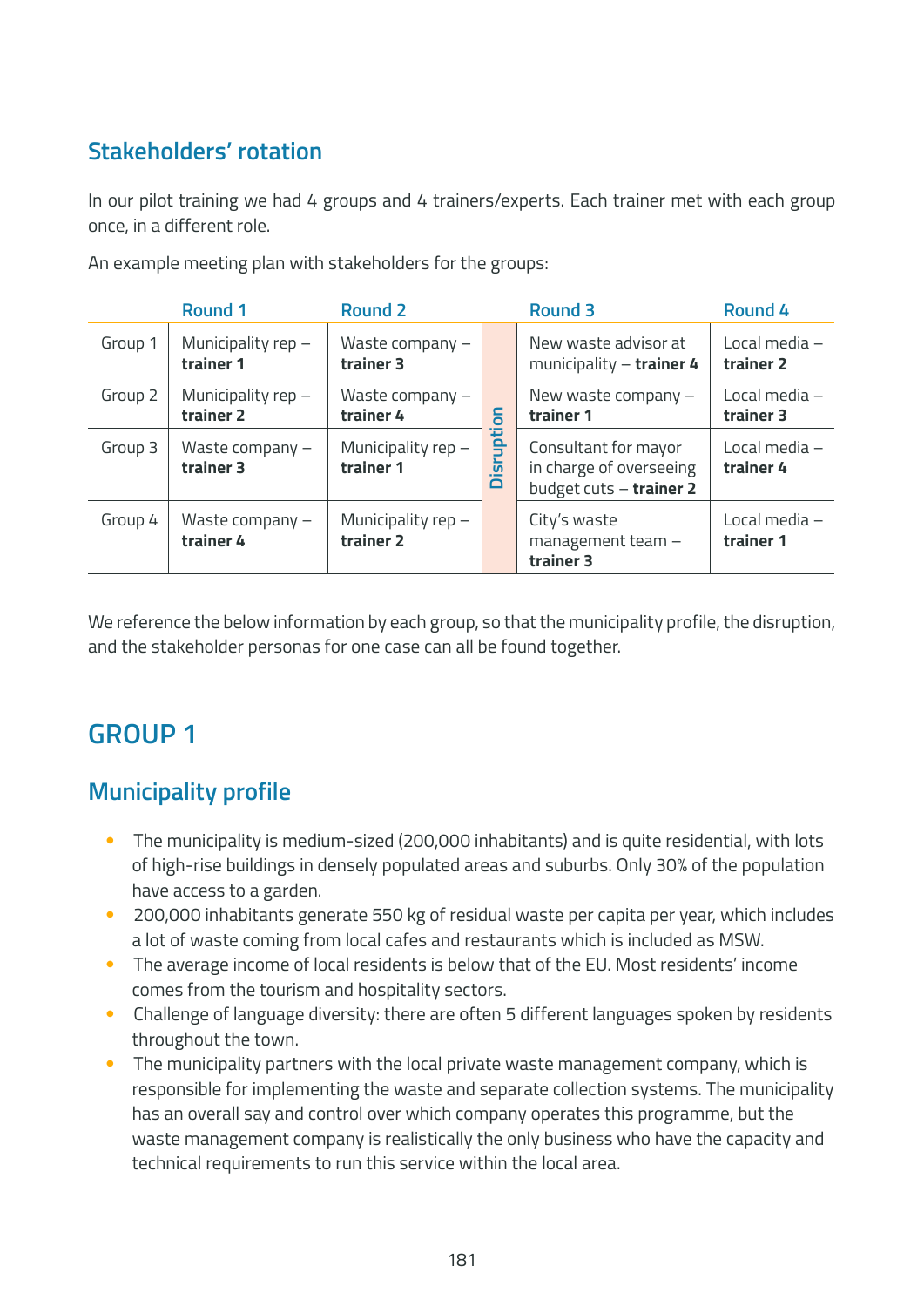- 35% separate collection rates in the municipality:
	- Glass: street container.
	- Door-to-door collection of residual waste + paper and cardboard.
	- Plastic bottles and metals: street containers.
	- No separate collection of organics.
- An incineration plant is used for the vast majority of residual waste and has a contract to run for the next five years. The incinerator services many towns and communities across the local region, charging high taxes due to there being little alternatives available for municipalities to manage their waste. The plant is 50 km away from the town, resulting in high transportation costs, too.
- There is one central drop-off location that citizens use for hazardous, bulky, garden, and organic food waste, which is currently 10 km outside of the town, with low usage rates of around 5-10% of the population.
- The municipality is interested in the possibility of introducing a PAYT scheme, with local businesses not opposed to the idea either, but no action has been taken yet due to a lack of capacity.
- Currently, residents pay a flat base rate of tax to the municipality for waste collection and management, which does not differ depending on the amount of waste they produce.
- One small and independent packaging-free shop has been established in the town within the last 12 months, but otherwise there remains little to no encouragement of reuse. There are no repair centres in the local area, although some businesses do offer the service but with a small fee.
- Educational posters have been spread around the town in the past to encourage the use of separate collection bins for residents and tourists, as well as some social media advertising paid by the municipality to try to get more younger people recycling and reusing.

# **Stakeholder personas**

#### **Municipality representative**

You are responsible for the operational level of a municipality, including finances and project management. Being a small municipality, you need to handle many things



at the same time – you hardly keep up with the overload of work and many responsibilities. You mainly deal with urgent things and don't leave much room for new things – such as innovative approaches like zero waste, although you think they might be useful for the municipality's development and better waste management. How to find capacity for this extra work and responsibility? You need to be approached by chance, not pushed, and provided with a simple plan of how and where to start without much support and expert knowledge. You desire the feeling of trust and reliability.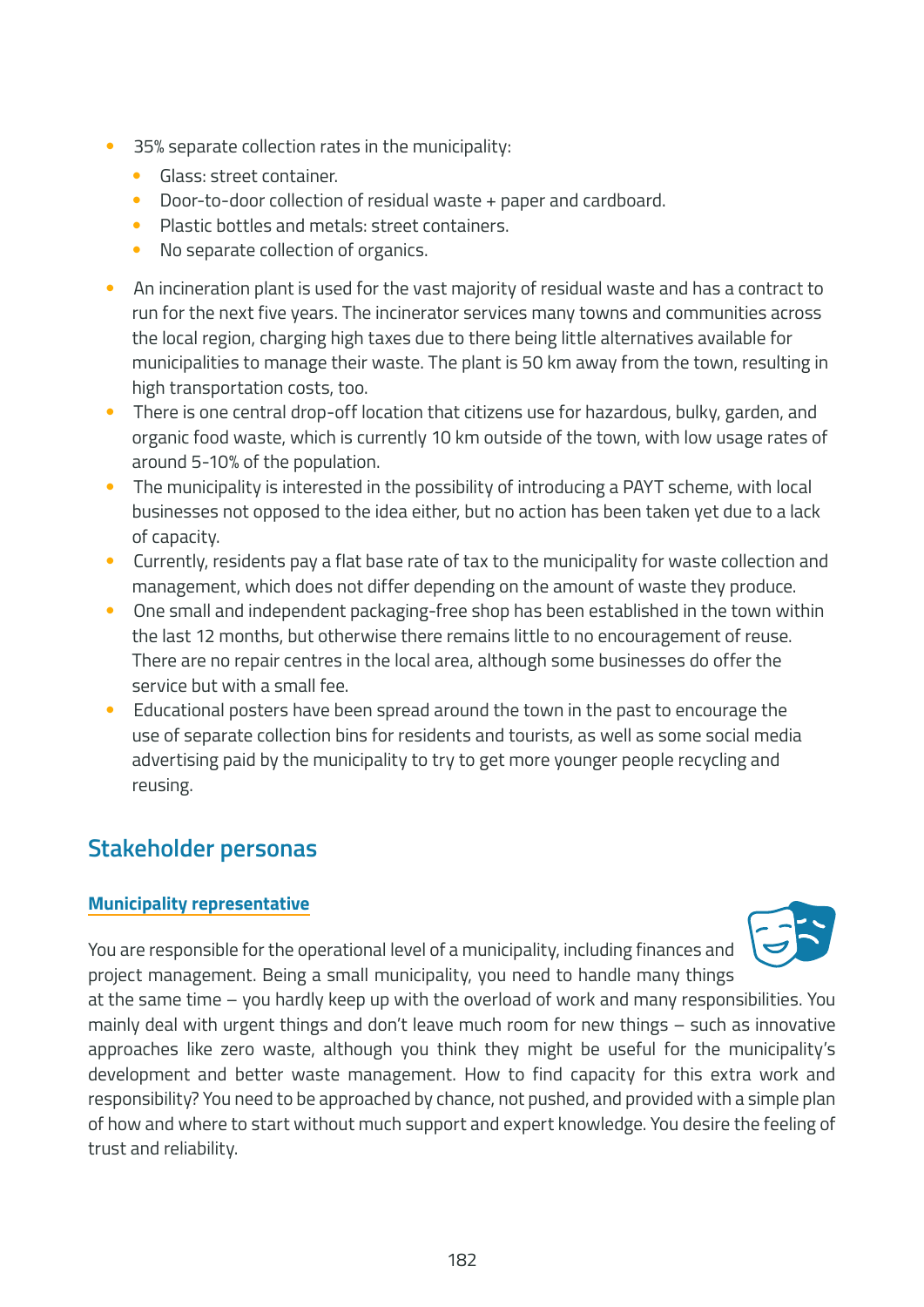#### **Waste management company owner**

You are a person of obvious practical concerns: you are both stern, old school, and unfavourable to suggestions of soft and poorly defined measures. You think in people, trucks, tons, euros – not long-term visions and social innovations. It's all about waste management technology and performing the core services the company was founded for.

### **Disruption**

Local elections were held and, although everyone assumed the same party would continue, surprisingly another party won and took office in city government. The new party is known for their conservative and business-as-usual mindset. They appoint a new waste advisor, who finds zero waste an utopian idea (and probably just doesn't know anything about it). Your next meeting is with them.

### **New stakeholder personas**

#### **New waste advisor for the municipality**

You are self-confident. You know some basics about waste management, but lack the big picture and do not know the local situation. You are in favour of ready-made solutions: you are willing to build facilities that will take care of the waste, rather than modifying the separate collection system. Three jobs generated by the new incineration plant seem like a big win. The main argument is that sanitation is guaranteed, waste disappears, and energy is created. You clearly minimise the importance of target values that will be mandatory for municipalities in the future, e.g. amount of packages to be recycled.

#### **Journalist**

You work for a media outlet which is under-resourced, understaffed and yet needs "newsworthy" content as much as ever. Stories that are unique, have a local angle

to them, provoke controversy or debate, link to what's happening at the European level, and meet the interest of the local population are all you are seeking. To get into the real "story", you need to dig deeper and ask sometimes challenging or provocative questions. This is exactly the kind of content that your editor will appreciate.







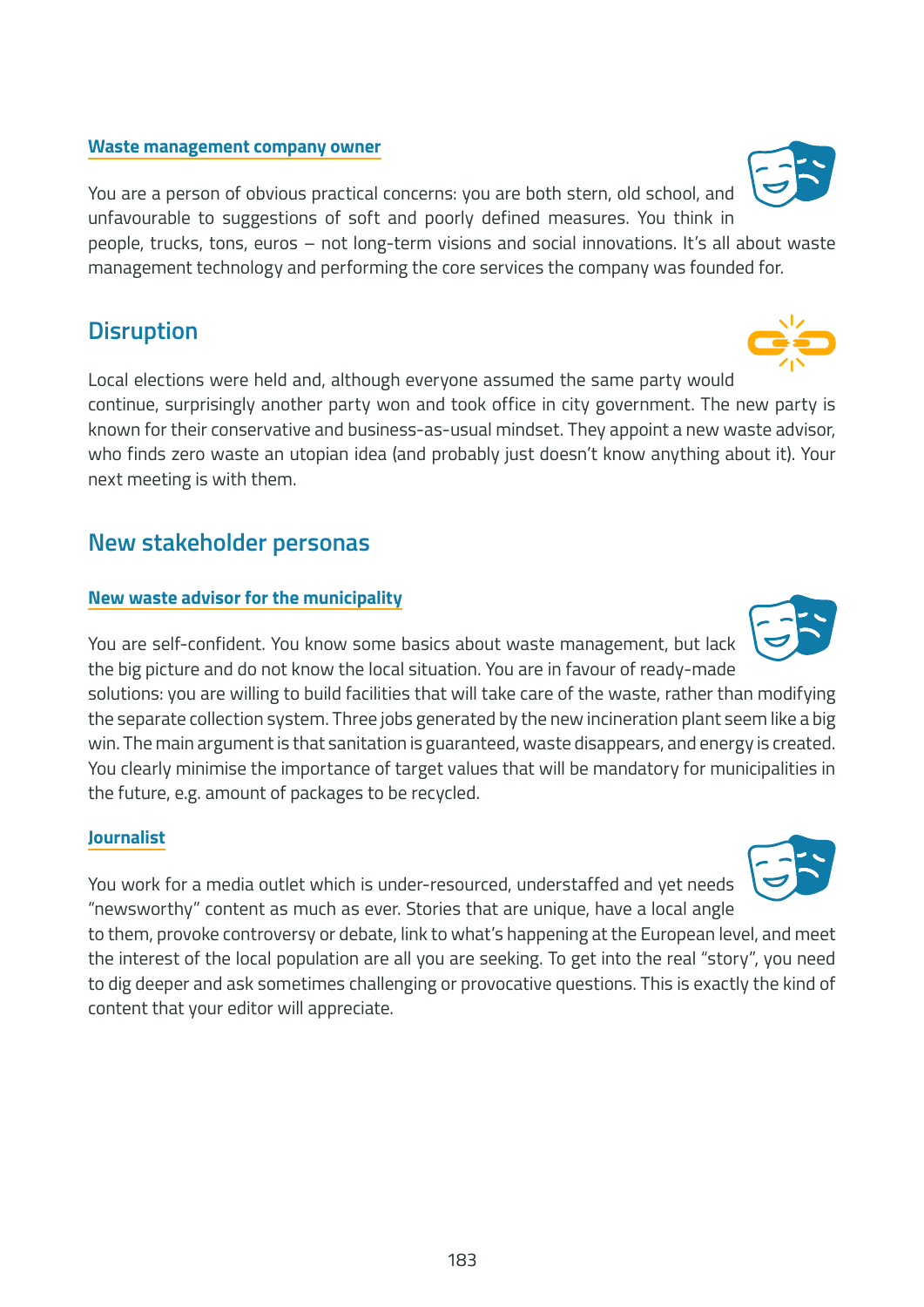# **Expert comment on the municipality case**

#### **Advice for the group**



- Focus on optimising the existing separate collection system, because with collection rates at only 35%, there's lots to work on. This would include implementing a door-to-door scheme for all residents. Showcase how, with some initial investment, the scheme is proven to deliver higher recycling rates and better quality recyclables which are able to be sold at a higher price. With reduced residual waste, doorto-door schemes are proven to save money for the municipality, too.
- Organics is the priority collect it from households directly and encourage home/ community composting throughout the municipality. Highlight the economic savings here, as well as obvious environmental benefits.
- Pilot PAYT locally to begin with, in a section of the municipality with the aim of having it implemented across 100% of the city after a couple of years of testing a gradual roll-out.
- Introduce reuse and repair centre(s) where possible with some municipal support, although ideally you would create an environment where social enterprises and businesses working on circular economy issues could flourish.

# **GROUP 2**

- The municipality is relatively small, with a population of 15,000. It is quite rural and geographically spread out. 90% of the population have access to a garden, with the municipality covering a 10 km area in total.
- Its 15,000 inhabitants are generating 280 kg of residual waste per capita per year.
- The average income of local residents is below that of the EU. Most residents' income comes from either agriculture or jobs that require travelling to the nearby big city.
- 60% of the local population are over the age of 50. It is an ageing population, with most younger people moving to bigger cities nearby.
- The municipality has a public waste management company, which it owns 100%. The company reports to the mayor and is responsible for the collection and treatment of waste.
- Door-to-door collection is currently only offered to a small area within the municipality, in the most densely populated area. Only 20% of residents have their waste collected at the doorstep. The rest are required to drop their waste at certain drop-off points with separate street bins.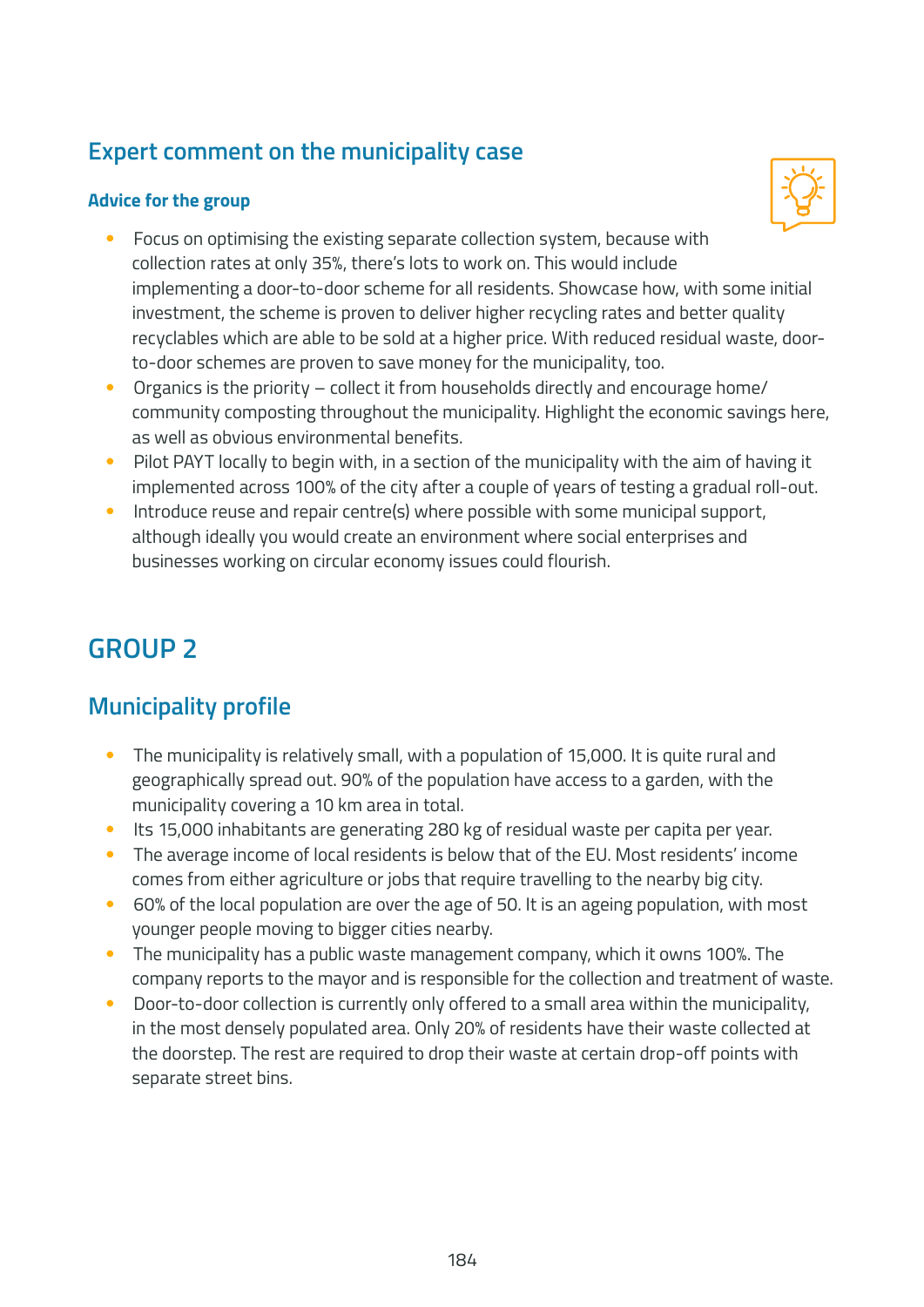- The average separate collection rate in the municipality is 37%, but this differs greatly between the areas which receive door-to-door separate collection and between those where people bring their waste to street bins:
	- Glass: street container for all.
	- Door-to-door collection of residual waste + paper and cardboard + plastics/metal/ drinks containers (PMD).
	- Street bins for residuals + paper/cardboard.
	- No separate collection of organics but some of the population carry out their own composting activities, particularly those who have farms or farm animals.
- 75% of the residual waste is currently sent to a local landfill, but this is at 95% capacity, so it cannot continue for much longer in its current state.
- The remaining 25% of residual waste is sent to the neighbouring big city's incineration plant. The contract for this is up for renewal in 8 years and is based upon a fixed fee, rather than based upon the volume of waste that is sent.
- There is one central drop-off location that citizens use for hazardous, electronic, and bulky waste located within the city centre. The recyclable materials here are then transported to the larger recycling plant at the nearby big city, which is 30 km away.
- The municipality is interested in the possibility of introducing a PAYT scheme but worries about the older population not liking the changes.
- The main local business and economic sectors are HORECA and elderly health care.
- Currently, residents pay a flat base rate of tax to the municipality for waste collection and management, which does not differ depending on the amount of waste they produce.
- There has been very little encouragement of reuse locally but many of the inhabitants would support actions on this, as they are aware that the landfill is close to being full and of the environmental risks this poses. There are no repair centres in the local area, although some individual tradesmen offer the service themselves, but this is unorganised and irregular.
- Leaflets have been shared with each household about the importance of recycling and on how to separate their waste. The municipality sees the good results of its door-todoor collection in the densely populated area, but it is worried about extending this to the whole population as they fear people will not have the space for extra bins. They also worry about the extra costs of door-to-door collection, which would involve vans driving further.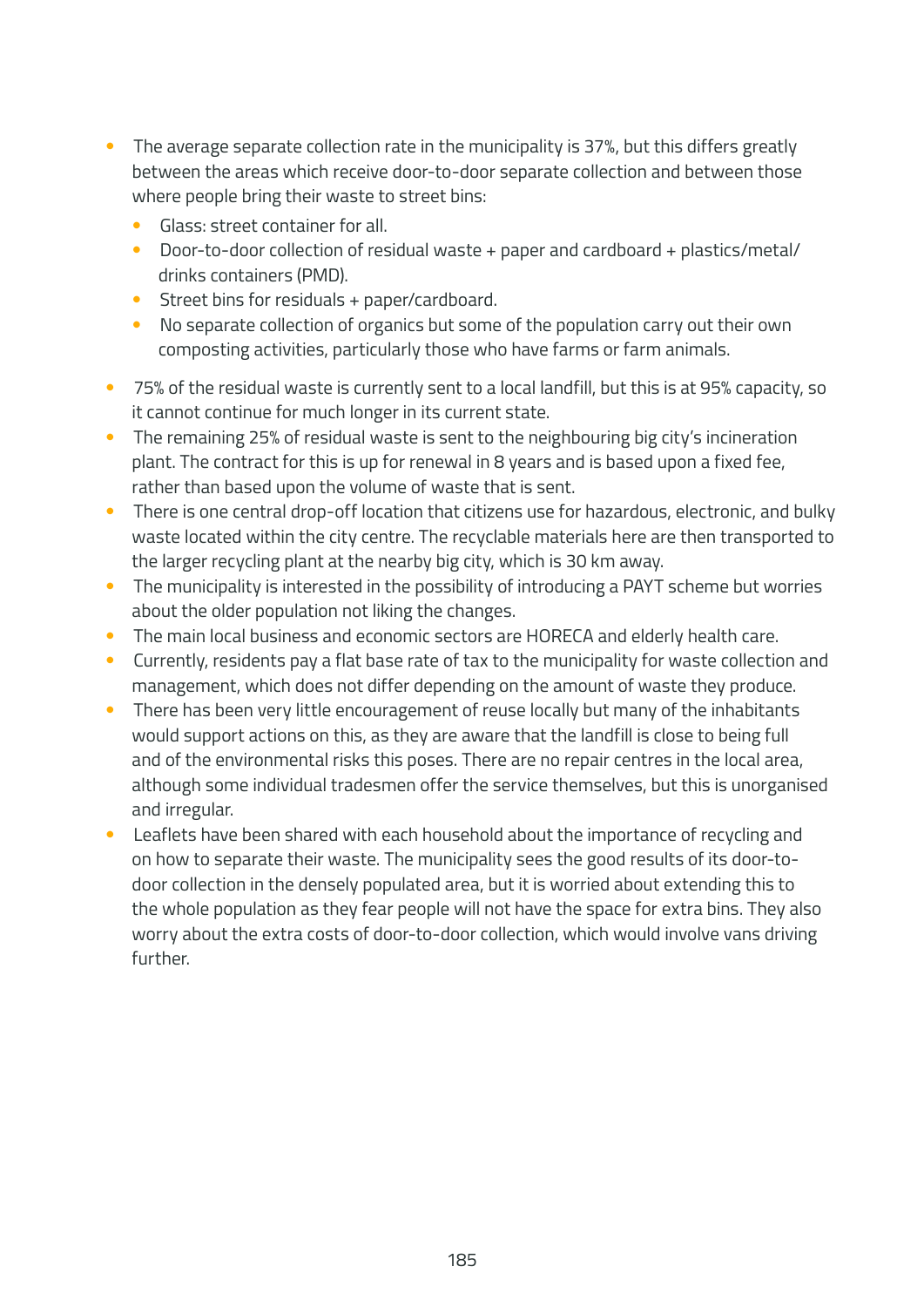# **Municipality representative**

**Stakeholder personas**

You are cautious about both the costs of any new policy and the ability to change the behaviour of an ageing population. The municipality is under-resourced and, therefore, very open to suggestions and ideas from external experts. However, keep in mind that the municipality has a limited budget and there is little interest from other colleagues, so any decision needs to be sustainably financed and easy to sell. Therefore, the presentation of data and figures to the municipality is key. Come into the discussion looking for ideas and tips on what can be done locally to improve the situation – you want to listen to the 'experts' and want to be

#### **Waste management company owner**

able to take away some tangible policy ideas.

The waste company is owned by the municipality. As the company owner, you have worked for years to satisfy the municipality requirements, but you have also built up

your hidden marketing network of recycled materials that you are not reporting. The proposals by Zero Waste Ambassadors might work if the final owner of a company – the municipality – gets excited. This, however, would ruin your comfortable business plan.

The current incineration approach is expensive for the city but profitable for the company. The contract expires within the next 8 years. So, it is your interest to postpone any actual zero waste activities until then. After that point, you would agree to planning sustainable waste management without landfill and incineration anyway. The biggest concern is that current contacts offer stability. You have a serious fear of changes.

### **Disruption**

The head of the waste management company gets arrested for fraud and illegal side businesses in the recycling market. The company is temporarily closed by the police and, after a short search, another waste company takes over the waste management at the municipality. It happens fast – mostly because the new waste management company owner is friends with the mayor. The new head of the waste company has ties with the waste-to-fuel industry and it's rumoured they are interested in developing that direction. Your next meeting is with the head of this company.

### **New stakeholder personas**

#### **New waste company**

You are an "old machine" who knows all about waste, very technically skilled and supportive of innovations. You know how things work in the field but you are





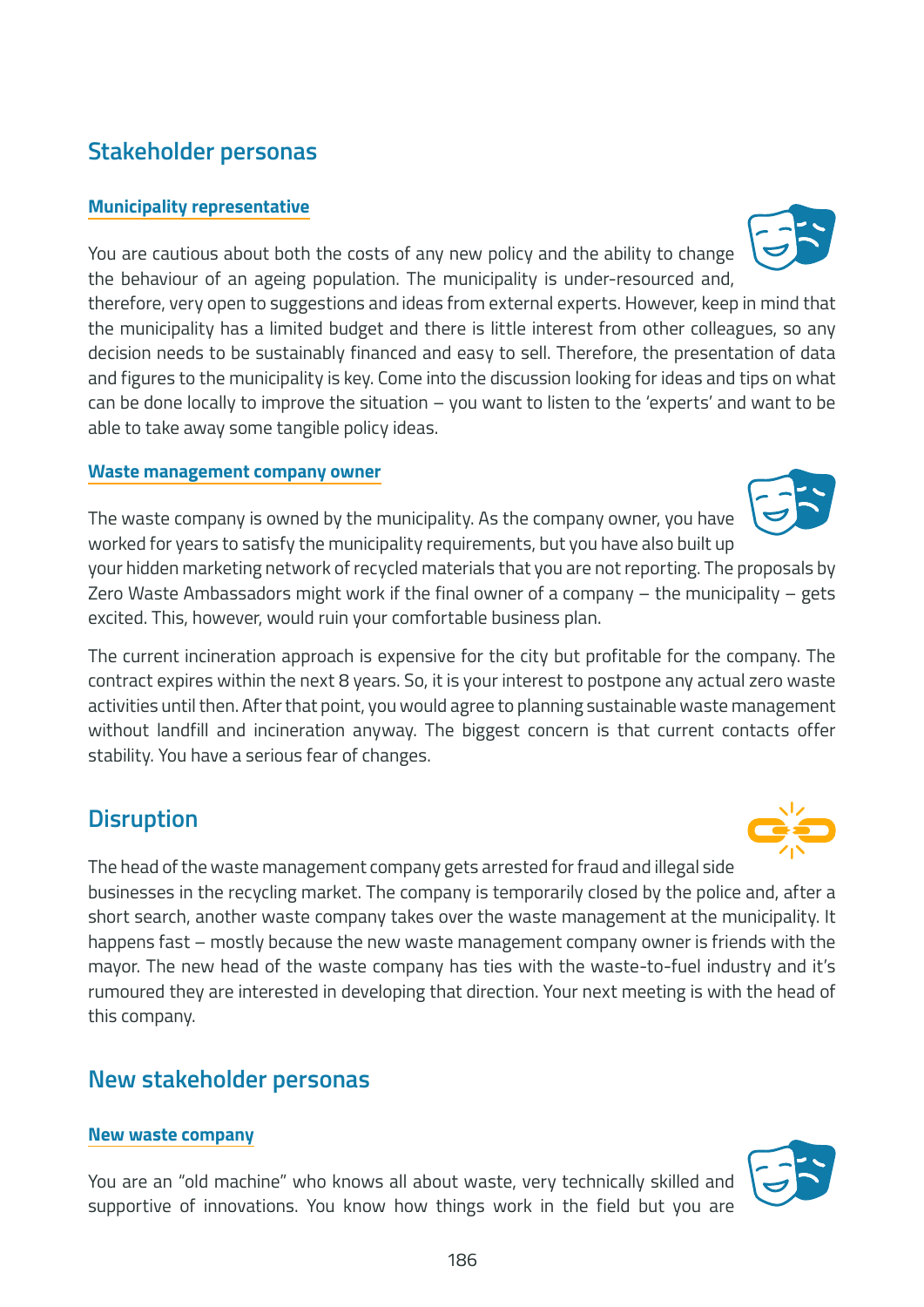struggling when it comes to soft approaches and to communicating effectively with residents (specially elders). You have high goals to improve waste management, but are very eager to follow the realization of waste-to-energy practices as this is the best thing you know. You are strongly committed to do your job well, although you are not putting environmental impacts first.

#### **Journalist**

You are an inquisitive investigative freelance journalist that will drill for concrete details and will not be satisfied with generic and handwavy answers, let alone

misdirection. Also, since airtime is limited, there will be pressure on the interviewees to be concise.

### **Expert comment on the municipality case**

#### **Advice for the group**

Collect and build your evidence bank which shows why waste-to-energy is such a bad idea for the municipality. Use mostly climate and energy efficiency reasons, whilst

showcasing the lock-in effect on waste generation that these incinerators have. With the right collection system in place, the volume of residual waste can be drastically reduced here, which means there is no need (and no economic sense) in building the waste-to-energy plant. Focus first on the benefits that greater collection, recycling, and prevention can have to reduce the need for any incinerators.

# **GROUP 3**

- The municipality is large and quite urban. 20% of the population have access to a garden.
- 400,000 inhabitants generate 380 kg of residual waste per capita per year.
- The average income of local residents is below that of the EU. Most residents' income comes from the service sector (government, finances, customer support).
- Language diversity: 2 different languages spoken by residents throughout the town.
- The municipality partners with the local waste management company, who are responsible for implementing the waste and separate collection systems. The municipality has an overall say and control over which company operates this programme, but the waste management company is realistically the only business who have the capacity and technical requirements to run this service within the local area.
- Last year there was a 55% separate collection rate in the municipality:
	- Glass: street container.
	- Door-to-door collection of residual waste + paper and cardboard.
	- Plastic bottles: street containers.
	- No separate collection of organics.



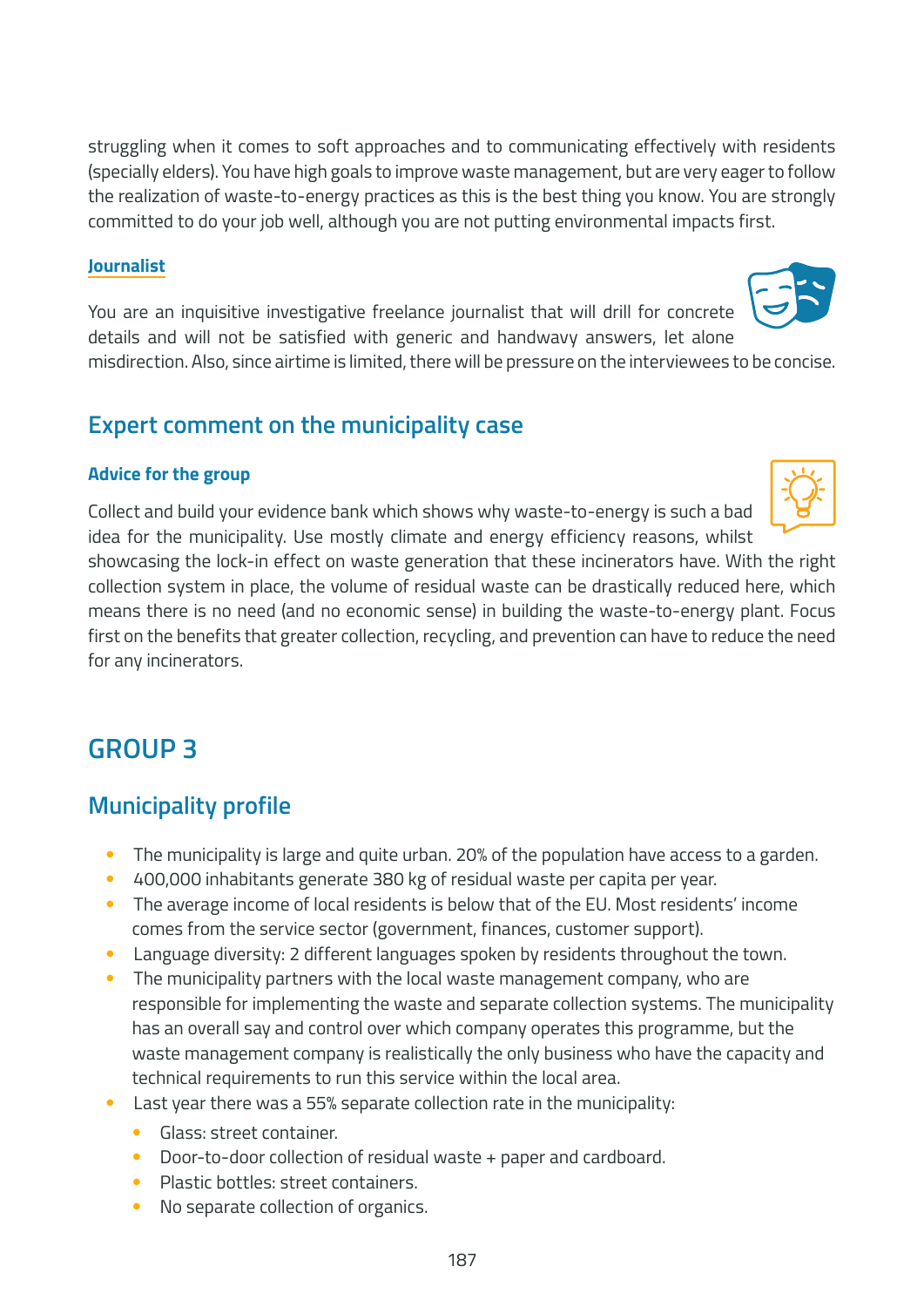- Separate collection rates have been stable at around 50-55% for the past 5 years, despite a couple of public awareness-raising campaigns on why and how to recycle.
- Most of the residuals (75% approximately) are landfilled locally.
- There are two central drop-off locations that citizens use for hazardous, bulky, garden, and organic food waste within the municipality, with relatively good use rates.
- The municipality is interested in the possibility of introducing a stricter PAYT scheme, with local businesses not opposed to the idea either, but no action has been taken yet due to competing schemes and the city being unsure which one to adopt.
- There are no repair or reuse centres in the local area, although some businesses do offer the service for a small fee.

### **Stakeholder personas**

#### **Waste management company owner**

You are a person of obvious practical concerns: you are both stern, old school, and unfavourable to suggestions of soft and poorly defined measures. You think in people, trucks, tons, euros – not long-term visions and social innovations. It's all about waste management technology and performing the core services the company was founded for.

#### **Municipality representative**

You are covering the tourism sector, which is very commercialised and with minor sustainable practices. You are aware of the waste overload problems but don't

have much knowledge about waste management. You are looking for quick solutions. Numbers, results, and reputation are very important to you. You are a bit afraid of change and don't want to lose the municipality's popularity. You might not see the benefits that zero waste measures could bring to the municipality.

# **Disruption**

Your local mayor has announced that the city's finances have secretly not been wellmanaged for several years and, as a result, each department is being asked to cut its budget by 30-40%, which includes the waste management department. You also need to prove value for money for your activities and contracted services, with any new or increased revenue coming in (e.g. recyclable materials) being actively encouraged. Your next meeting is with the consultant for the mayor in charge of overseeing budget cuts.



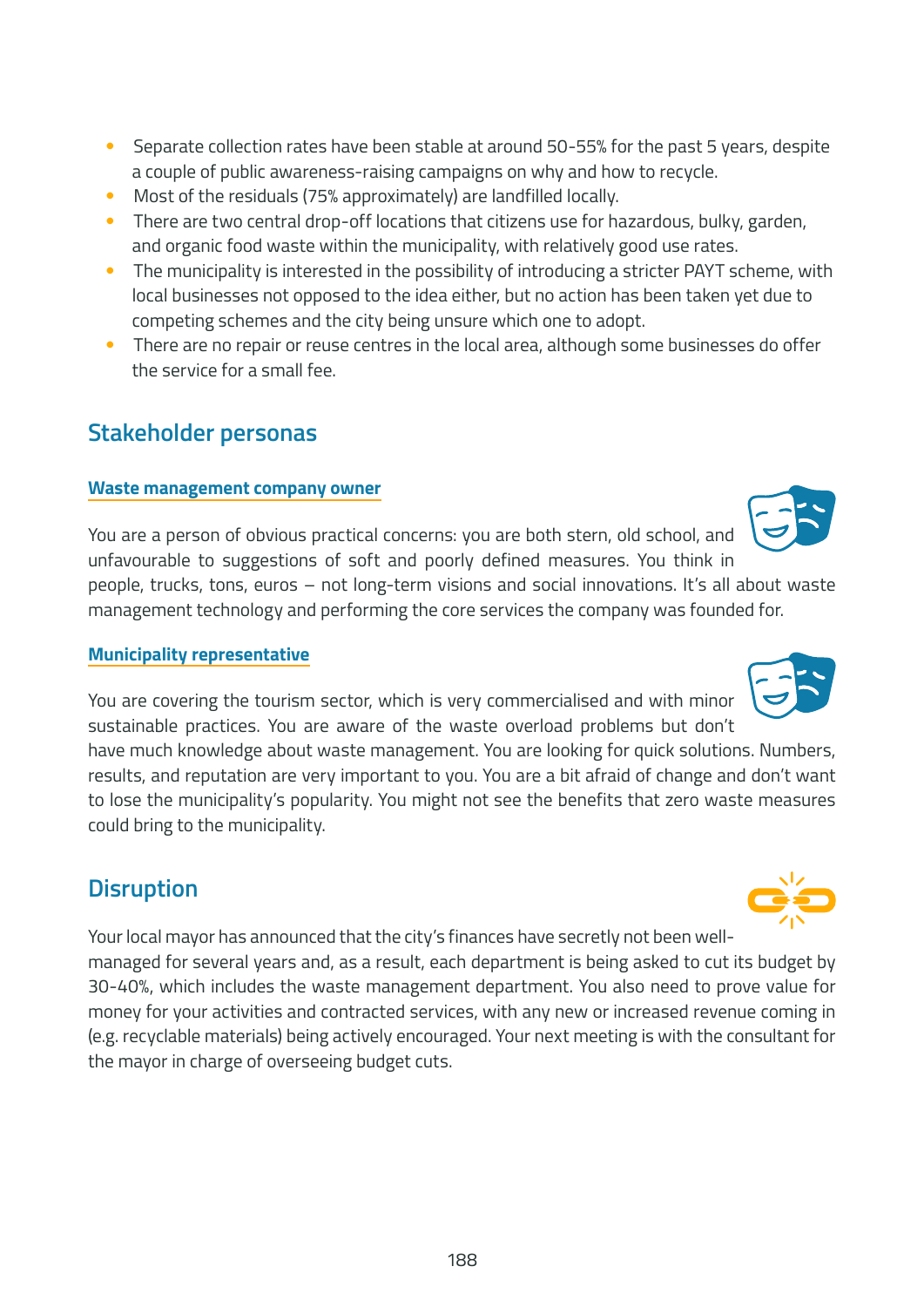# **New stakeholder personas**

#### **Consultant for mayor in charge of overseeing budget cuts**

Money is tight and every policy needs to have a solid bank of evidence showcasing its costs, value, and impact. Time is also in short supply for you these days, so you want facts presented clearly and efficiently - you are not afraid to demand these from those

with whom you meet. Waste is not your area of expertise and action on waste/recycling has been limited in the past – so not only do policy changes need to be well-evidenced, but you are also seeking easy sells to the population.

#### **Journalist**

There has to be a 'news value' in your article. News values in journalism are proximity, controversy, personal influence, suitability, impact, bizarre, human interest,

timeliness, progress, genuineness, completeness, negativeness, and money (of course). These elements determine whether the news is necessary or not for the readers. You will ask questions about money, duties, roles, things that are done well or gone wrong, and the persons involved. In a climate where money is tight and cuts are happening everywhere, stories of any new financial investments are viewed sceptically, yet they would make a great storyline for your editor.

# **Expert comment on the municipality case**

#### **Advice for the group**

- Gather all the necessary data possible surrounding the municipality's waste budget so that you can understand where costs can be saved or reduced. For example, the key indicators are the fees for disposal, the operational costs of the collection and treatment, as well as the revenue made from selling on recyclables and (if relevant) the income generated by any EPR scheme used.
- To improve collection focus on organics! Community composting could be one option or, if not, you could explore a central composting plant with potential biogas capture [\(see the](https://zerowastecities.eu/bestpractice/the-story-of-milan/)  [Milan case study for inspiration](https://zerowastecities.eu/bestpractice/the-story-of-milan/)).
- Explore local partnerships and options to embed reuse [\(see briefing document for](https://zerowastecities.eu/wp-content/uploads/2021/04/zwe_rreuse_guide_putting-second-hand-first-to-create-local-jobs_en.pdf)  [guidance\)](https://zerowastecities.eu/wp-content/uploads/2021/04/zwe_rreuse_guide_putting-second-hand-first-to-create-local-jobs_en.pdf).





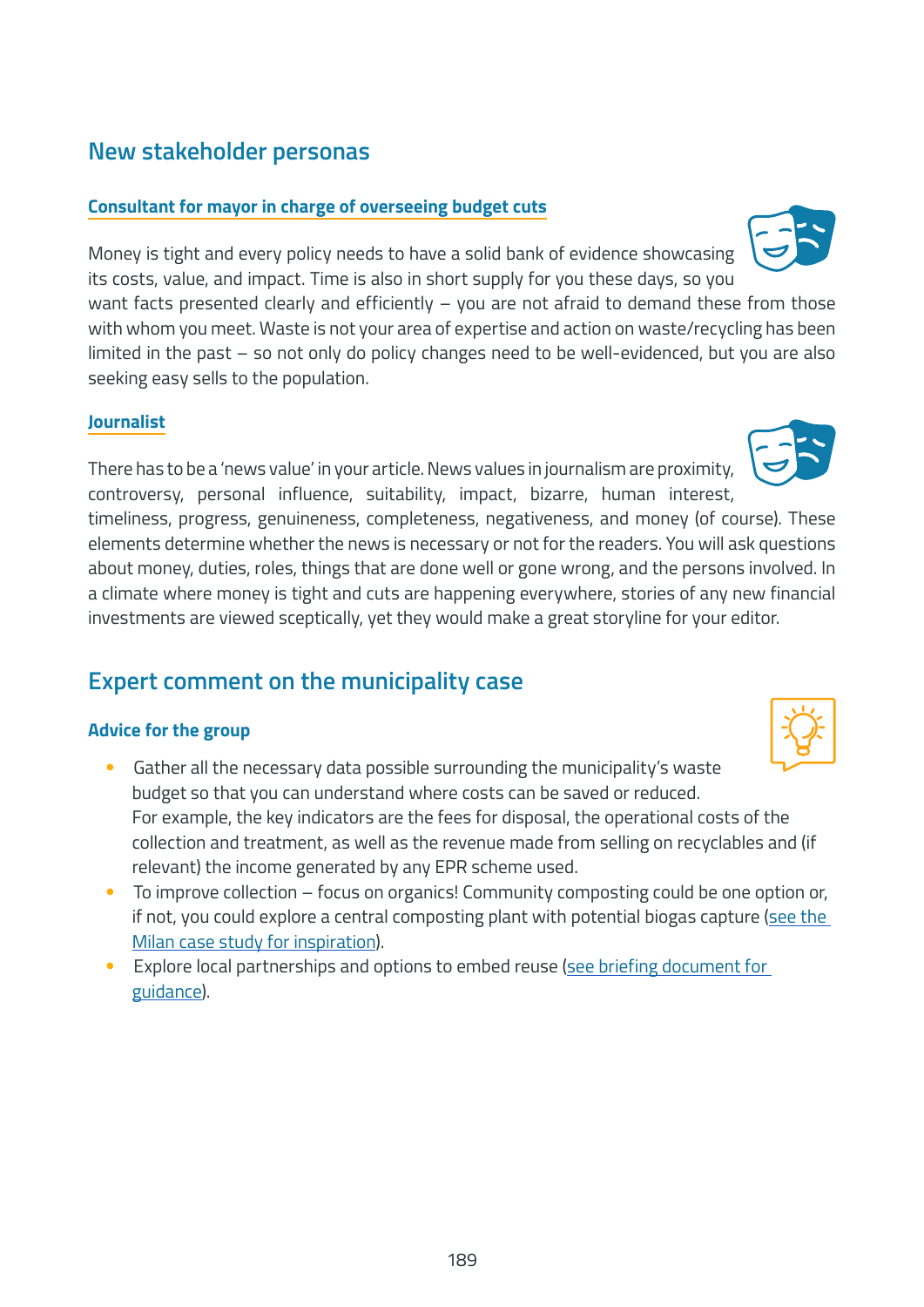# **GROUP 4**

- The regional government consists of 4 small municipalities of 2,000-3,000 inhabitants each, with 10-15 km distance between them, in a rural area with no high-rise buildings. The vast majority of the population have access to a garden.
- Altogether, 9,000 inhabitants generate 350 kg of residual waste per capita per year.
- The average income of local residents is above that of the EU. Most residents' income comes from the tourism sector and the food production industry.
- 3,000 people of additional workforce commute to the region daily and weekly from neighbouring areas.
- The regional government has a contract with a private waste management company, who is responsible for implementing the waste and separate collection systems for mixed waste and recyclables. All biowaste is collected and treated by one local farm that is happy to use the compost it generates. The government has contracts with both, and they will run out in 5 years.
- 65% separate collection rates in the municipality:
	- Door-to-door collection of all waste: glass, paper and cardboard, organics, mixed packaging, mixed waste.
- The door-to-door collection system has been in place for one year, which caused the separate collection rate to go from 20% to 65% (the system in place before was a bring system with public collection points on the street supplemented by mobile collecting points).
- Residual waste goes to an incineration plant located 300 km away, with a gate fee of 150 euros/ton.
- There is no central drop-off location for hazardous and bulky waste, the service is available only on demand twice a year (hazardous waste for free, bulky waste for extra pay).
- Currently, residents pay a flat base rate of tax to the regional government for waste collection and management, which does not differ depending on the amount of waste they produce.
- Local food producers offer food delivery in reusable packaging and have a "factory shop" where they sell their produce in bulk. Reusable tableware dominates public events.
- During the launch of the door-to-door collection, a media campaign was organised for all the towns to inform inhabitants about the changes by visiting and doing events in all neighbourhoods.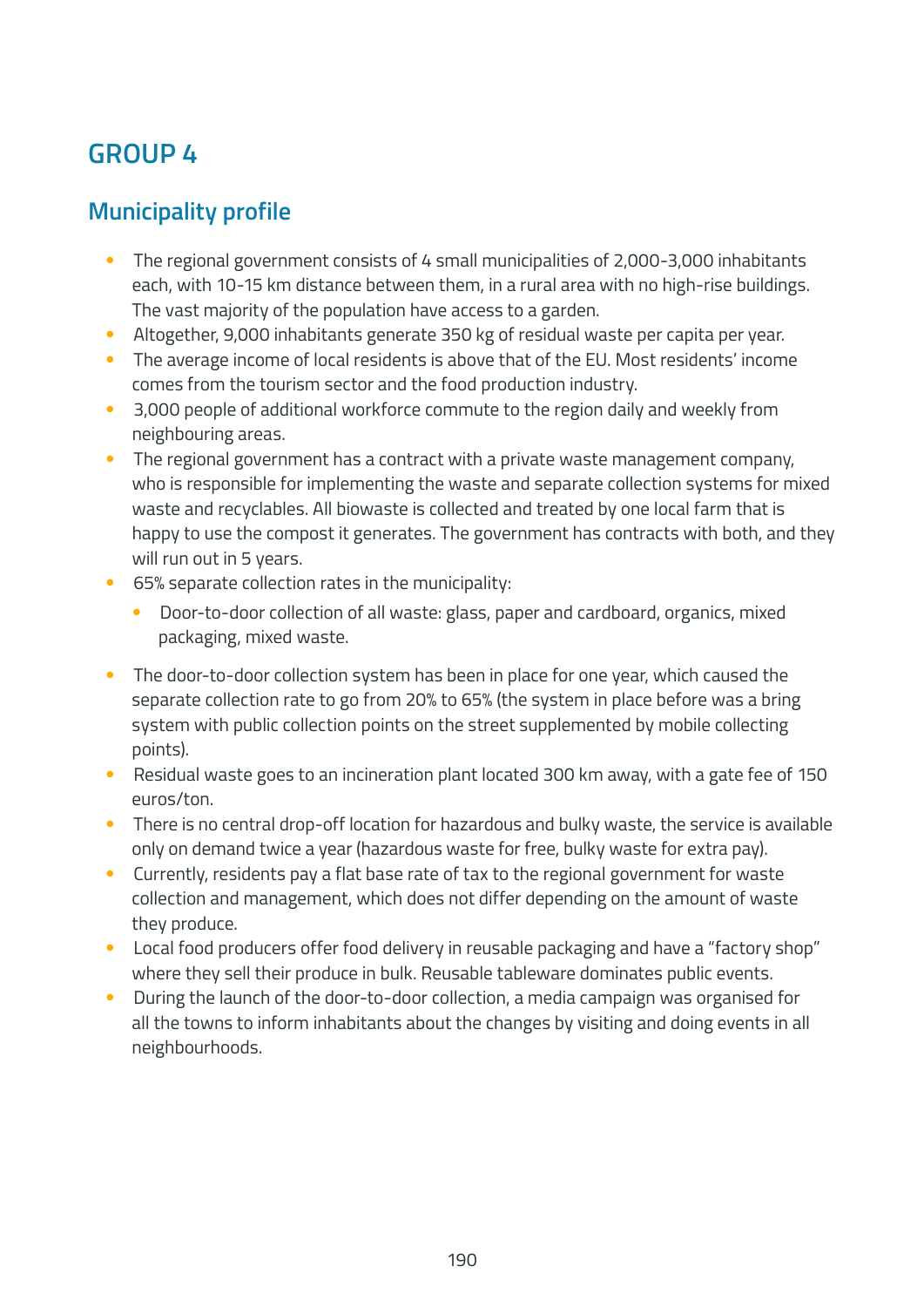# **Stakeholder personas**

#### **Waste management company owner**

The waste company operates on the basis of a contract between you and the local government. The conditions are fixed in the contract. You only see proposals by Zero Waste Ambassadors as doable if they fit into existing contracts; or you might use it in future contracts. You can not change the content of the contract, but sometimes we can do more. Additional work, however, has a cost. Proposals are certainly valuable if they let you save costs, e.g. cutting transportation costs. New ideas would need to be presented to show how they can facilitate the company to fulfil the contract.

#### **Municipality representative**

Performance is already high, so you are not desperate to change – but you know that the current fees and costs of the system are too high in comparison with other

places. Come into the discussion with an open mind, looking for new ideas, whilst also remaining very pragmatic about things. There is a bit of frustration with the lack of flexibility from the contracted waste company, but the performance has increased so much over the past 12-24 months that you cannot complain too much. As a region, you know that any change in policy must be clearly planned and thought through, especially as you will be the one presenting these to your municipal colleagues. Therefore, data and evidence of such policies working elsewhere are key.

### **Disruption**

The largest importer of your waste for recycling and disposal decided to stop waste trade permanently. The city is left with a third of its waste streams without a final step. Waste starts piling up, there is a risk of overflow and the city government frantically looks for solutions. The industry suggests incinerating all the remaining waste. Your next meeting is with the representative of the city's waste management team.

### **New stakeholder personas**

#### **City's waste management team**

You are in a position of power, but not ultimate power (not the mayor), so while largely autonomous, big decisions will have to be screened, plus the waste management company will need to be convinced to comply. Therefore, your mindset is one of openness to any solutions, allies, but you quickly evaluate them through thinking out loud and asking follow-up questions. After all, you are tasked with preparing concrete proposals for solving the disruption and doing that fast. In the short-term response there's no place for intangible measures, but midand long-term there is and the team knows these can complement each other.





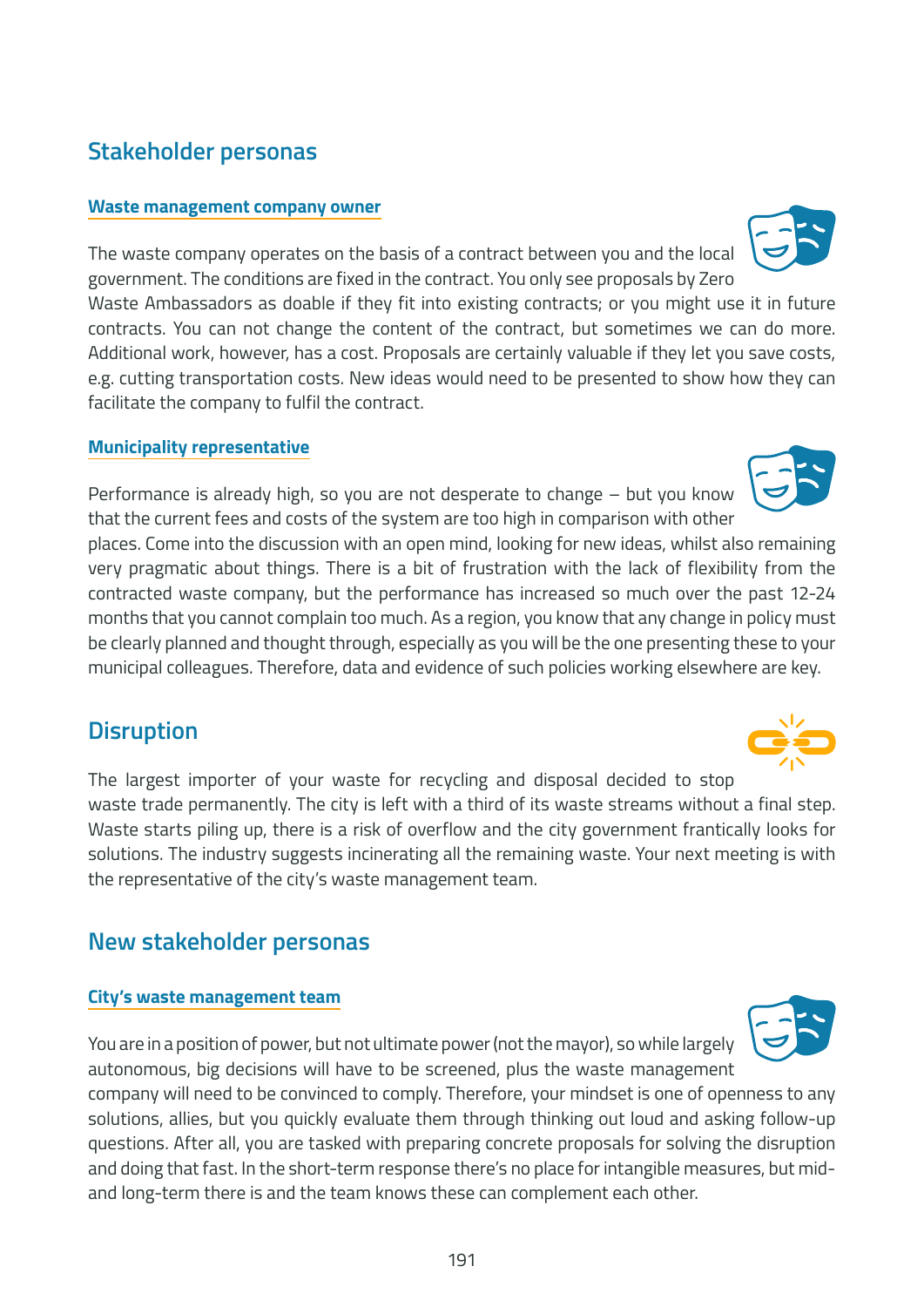#### **Journalist**

Your job is your life. You work for uncensored news and you are never satisfied with brief information, so you will not stop until you find the truth. You act very skeptical,

and cast doubt on everything. You are an advocate of justice, a journalist with respectable mileage and great achievements. Your stories matter.

### **Expert comment on the municipality case**

#### **Advice for the groups**

In waste management, volume matters. Instead of building a system for 4 individual sites, cooperation would offer savings and flexibility for the municipality. Due to the small number of people, communication is easy. Motivate people to source-separate waste and do home composting. However, feedback and continuous education has a great role. As a Zero Waste Ambassador, you could take the role of building communication and feedback plans for people, encouraging community-based actions, and serving waste collection and treatment in a way that consolidates the community. Let everyone feel like a player in this. Keep in mind that income and profit for waste in such a small region is also small, and the waste company is probably not willing to lose it. Perhaps it is possible to find a trade-off between new proposed actions (be it building repair shops, recycling centre, or similar).



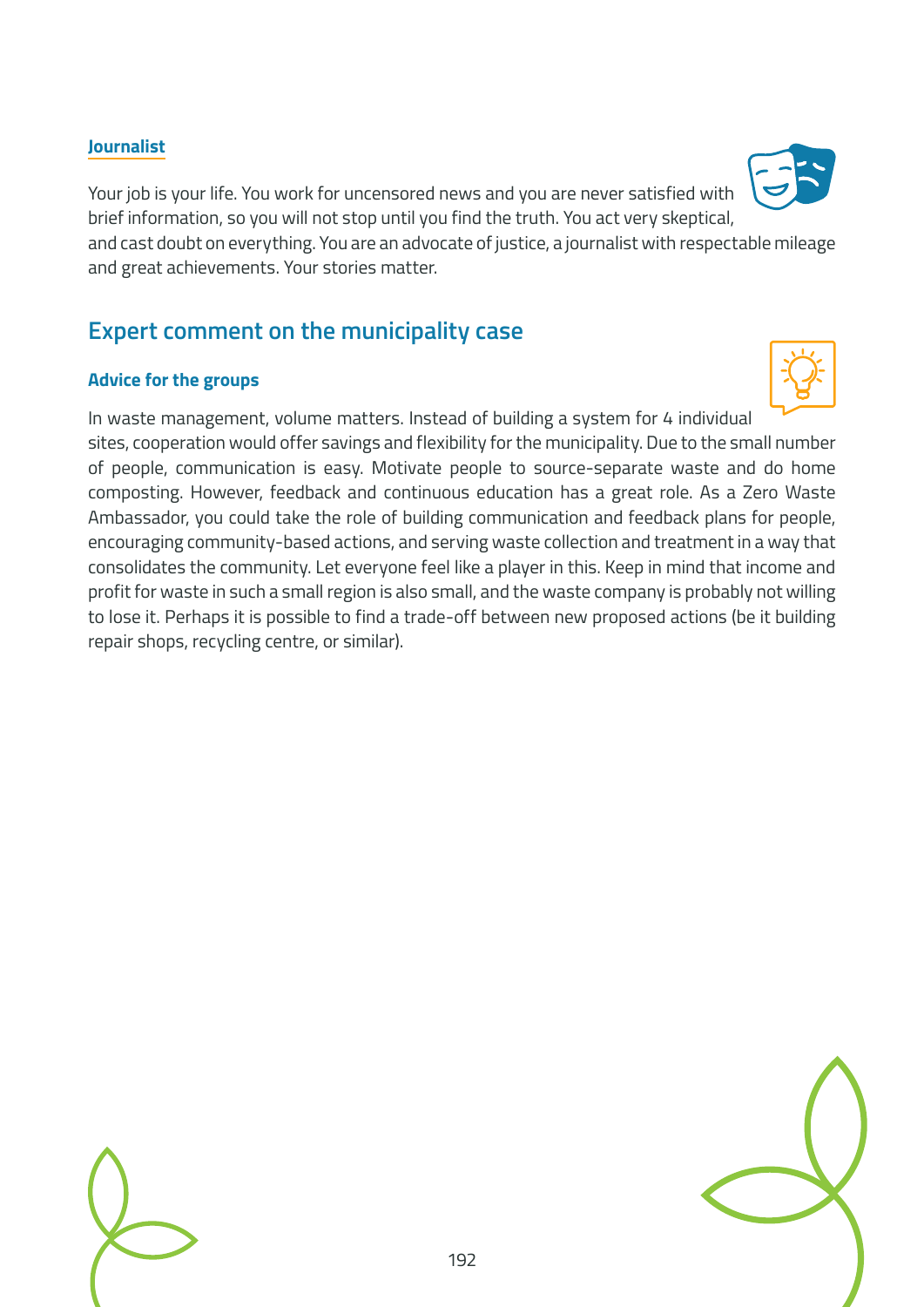# **EXPERT COMMENTED MUNICIPALITY PROFILE**

#### **How an expert reads and analyses information**

| Group 1 municipality info                                   |                                                                                                      |                                                                 |
|-------------------------------------------------------------|------------------------------------------------------------------------------------------------------|-----------------------------------------------------------------|
| Size is important: it will give                             |                                                                                                      |                                                                 |
| us a critical mass of waste<br>that is inked to cost and    | The municipality is medium-sized (200,000<br>$\bullet$<br>inhabitants) and is quite residential with | Not much industrial waste                                       |
| income                                                      | lots of high-rise buildings in densely                                                               |                                                                 |
| Cannot use individual options,                              | populated areas and suburbs. Only 30% of                                                             | Lower transport distances,<br>easier to collect                 |
| anonymous client                                            | the population have access to a garden.                                                              | Less garden waste available,                                    |
|                                                             |                                                                                                      | homecomposting will make                                        |
| This volume is a bit too much<br>compared to background     | 200,000 inhabitants generate 550 kg of                                                               | little sense, brown biowaste<br>bin becomes a must              |
| data, there is space for                                    | residual waste per capita per year, which                                                            | Calculate total amount, make                                    |
| reduction, check for errors in<br>statistics                | includes a lot of waste coming from local                                                            | waste audit, calculate sum                                      |
|                                                             | cafes and restaurants.                                                                               | per each material                                               |
| So they have massive<br>catering? Is that waste             | The average income of local residents is                                                             |                                                                 |
| included in residential<br>amount? Try to keep              | below that of the EU. Most residents' income                                                         |                                                                 |
| household and catering                                      | comes from the tourism and hospitality                                                               | Tourism requires information                                    |
| amounts separately, go for<br>food waste reduction and      | sectors.                                                                                             | campaign                                                        |
| brown biowaste bin                                          | Challenge of language diversity: there are                                                           |                                                                 |
|                                                             | often 5 different languages spoken by                                                                |                                                                 |
| Language diversity requires<br>information campaign in all  | residents throughout the town.                                                                       |                                                                 |
| languages but mainly about                                  |                                                                                                      | Municipality rules, but they                                    |
| 'how-to-separate-and-<br>collect'                           | The municipality partners with the local                                                             | have no trucks and personnel.                                   |
|                                                             | private waste management company                                                                     | Private waste company does<br>collection. Each proposal that    |
|                                                             | which is responsible for implementing the                                                            | municipality has, has a price.                                  |
| If you propose changes in                                   | waste and separate collection systems.                                                               | Discuss with waste company<br>what could be realistic           |
| collection and treatment                                    | The municipality has an overall say and                                                              | solution.                                                       |
| then one has to invest. Do<br>you propose public, private   | control over which company operates this                                                             | So the private company                                          |
| or private-public ownership?                                | programme, but the waste management                                                                  | actually rules! Do you tolerate                                 |
| This depends on local-<br>national financial context,       | company is realistically the only business<br>that has the capacity and technical                    | this or would you diversify?                                    |
| might need discussion with                                  |                                                                                                      |                                                                 |
| financial experts.                                          | requirements to run this service within the<br>local area.                                           |                                                                 |
|                                                             |                                                                                                      |                                                                 |
| Good figure for a start! It<br>means that residents are     | 35% separate collection rates in the                                                                 | <b>Consider collection of</b>                                   |
| willing to participate. Expand!                             | municipality:                                                                                        | packages. See what is in the<br>legislation, one has to collect |
|                                                             | Glass: street container<br>$\bullet$                                                                 | WEEE, hazardous waste and                                       |
|                                                             | Door-to-door collection of residual waste                                                            | bulky, too                                                      |
|                                                             | + paper and cardboard                                                                                |                                                                 |
| Why do we need street                                       | Plastic bottles and metals: street                                                                   | Without introducing separate                                    |
| container system if we have                                 | containers                                                                                           | collection high recovery rate<br>is not possible. Support the   |
| high rise buildings where<br>door-to-door is doable easily. | No separate collection of organics                                                                   | door-to-door idea.                                              |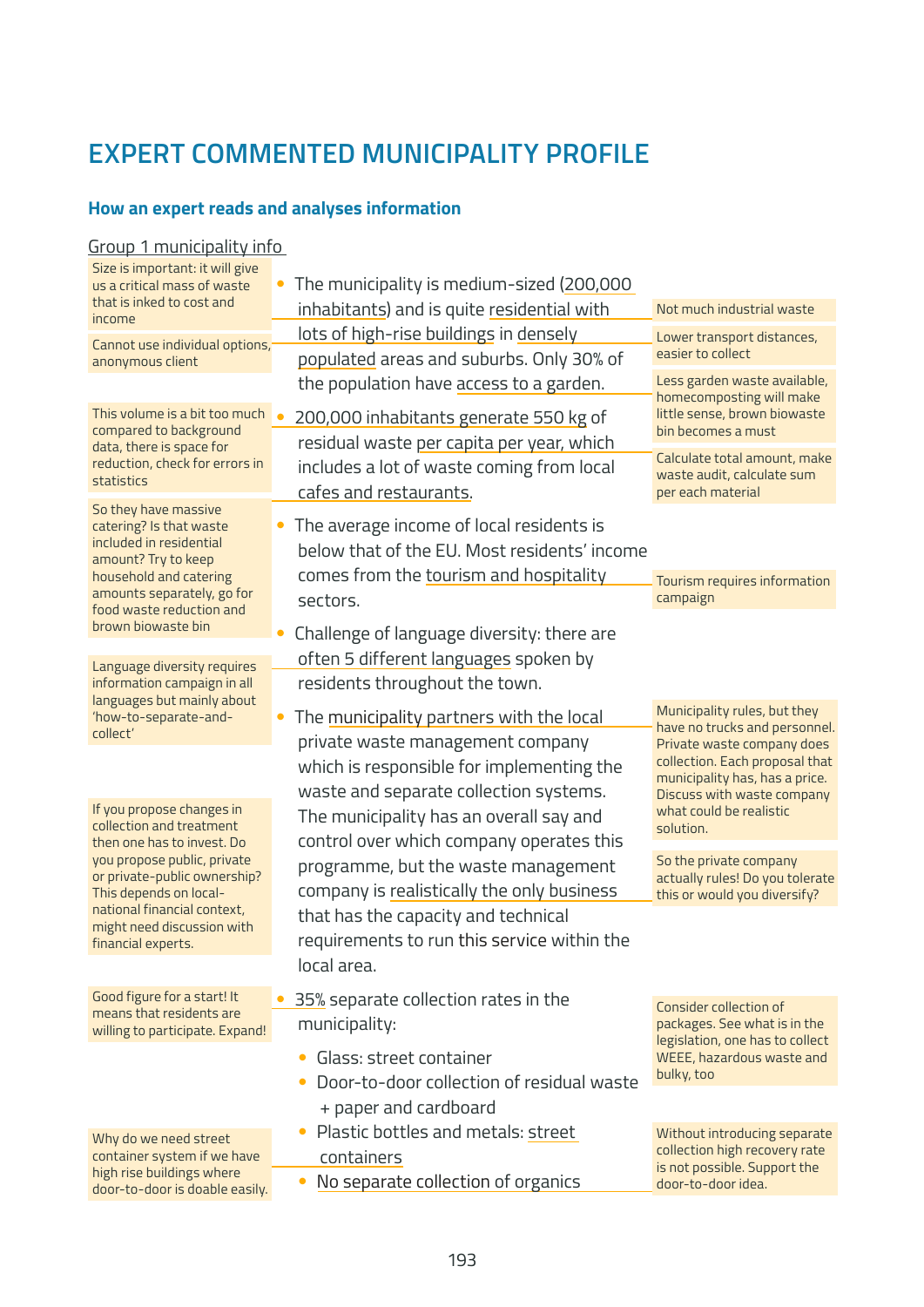| Not my worry, irrelevant data |  |
|-------------------------------|--|
| for me                        |  |

method cheaper than that is worth doing

Have better sorting, incinerate only what is inevitable

It's a good start to show what's possible

Very wrong place, too far for frequent use

And here is a proof: wrong locations equals to low usage and pointless business. Bring it to town, make it easy to use for citizens. Collect large variety of waste materials. Try with no fee or low fee. PAYT is possible

Flat rate does not motivate, differentiate the price – mixed waste has to be expensive, well sorted waste has to be free or cheap

This is private initiative, the government can just support it, nothing more

Good start, keep going, but remember that educating citizens is in the end lifelong work

• An incineration plant is used for the vast majority of residual waste and has a contract to run for the next 5 years. The incinerator services many towns and Any other waste treatment communities across the local region, and reduce incineration charging high taxes due to there being little alternatives available for municipalities to manage their waste. The plant is 50 km away from the town, resulting in high transportation costs, too.

> There is one central drop-off location that citizens use for hazardous, bulky, garden, and organic food waste, which is currently 10 km outside of the town, with low usage rates of around 5-10%.

The municipality is interested in the possibility of introducing a (PAYT) scheme, with local businesses not opposed to the idea either, but no action taken yet due to capacity.

• Currently, residents pay a flat base rate of tax to the municipality for waste collection and management, which does not differ depending on the amount of waste they produce.

• One small and independent packaging-free shop has been established in the town within the last 12 months, but otherwise there remains little to no encouragement of reuse. There are no repair centres in the local area, although some businesses do offer the service but with a small fee.

• Educational posters have been spread around the town in the past to encourage the use of separate collection bins for residents and tourists, as well as some social media advertising paid by the municipality to try to get more younger people recycling and reusing.

Any other waste treatment facility requires time to build. 5 years is quite close, until then we can afford incineration. You are bound by a contract, but consider not prolonging it after 5 years start with investments to

If we can introduce more local treatment options, then we can offer source-separation collection schemes with financial motivation to recycle rather than incinerate

Study the cost components, is it incineration tax, transportation or just high gate fee? Transportation you can reduce by considering transfer stations and transport optimisation. Incineration tax you can avoid by not incinerating! Huge gate fee can be a motivator to change the current waste treatment practice & waste collection practice

The prerequisite for PAYT is very good source-separation and separate collection. Introduce this first-hand, and only then consider PAYT. Managing PAYT requires funding too, and it can be too expensive to apply, even if it feels a fair play

One shop has insignificant effect on waste volumes, but has a great effect on public opinion – keep going. Best if it is in location of the municipal dropoff centre – one place to visit

Education has to be life-long, posters have limited effect